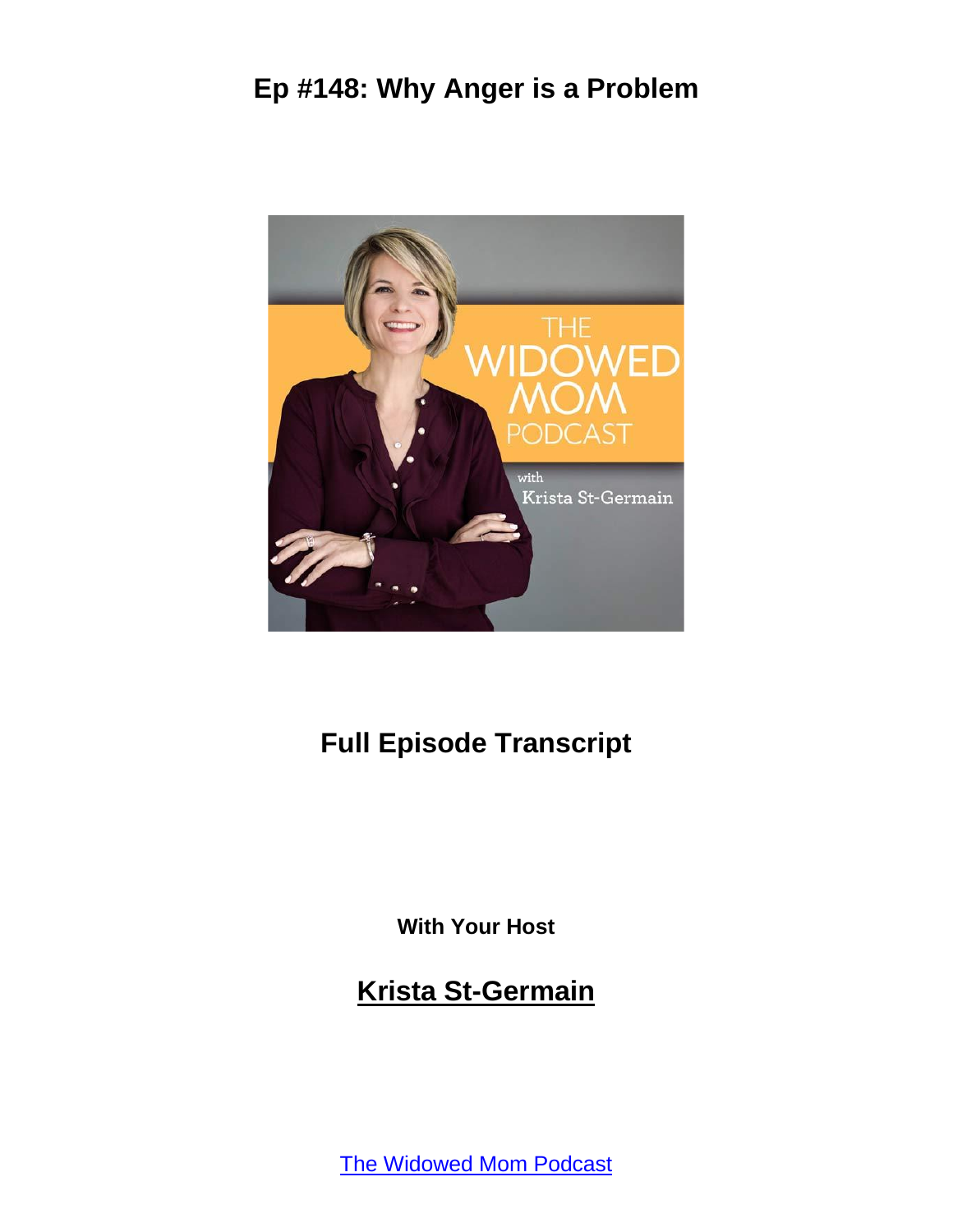Welcome to *The Widowed Mom Podcast*, episode 148, Why Anger is a Problem.

Welcome to *The Widowed Mom Podcast,* the only podcast that offers a proven process to help you work through your grief, to grow, evolve, and create a future you can truly look forward to. Here's your host, Master Certified life coach, grief expert, widow, and mom, Krista St. Germain.

Hey there, welcome to another episode of the podcast. I just finished our Master's Retreat, Mom Goes On Master's Retreat, and it was so much fun. I forgot how much I love doing retreats. So, Mom Goes On Master's is the program that the women who have completed Mom Goes On can do if they want to keep coaching and want to keep growing, and once every six months, we do an online retreat.

This was my favorite retreat yet. It was really fun for me to put it together, to watch all the lightbulbs turn on. I even had a fun playlist as we did it. It was just a really moving and enjoyable experience for me. So, for those of you who were there. I'm so proud of you. I'm so proud of how you showed up for yourself, and it's just such an honor and a privilege. And for those of you who weren't there. I missed you, but I know life happens.

So, anyway, okay, let's get into the episode. Why anger is a problem. Have you ever wondered why you feel so angry, and you can't let it go? Maybe you think anger is pointless, and you don't want to feel it. Still, you also can't seem to get away from it, or maybe you worry that if you let yourself feel angry that you'll fall into a dark place or that you'll act in ways that you don't want to act or that you'll lose control of your anger. Maybe this sounds familiar to you.

What I see and why I want to do this episode is because time and time again, as I work with widowed moms who want to feel joyful and confident, right? Who want to love life again. I see the same patterns with pervasive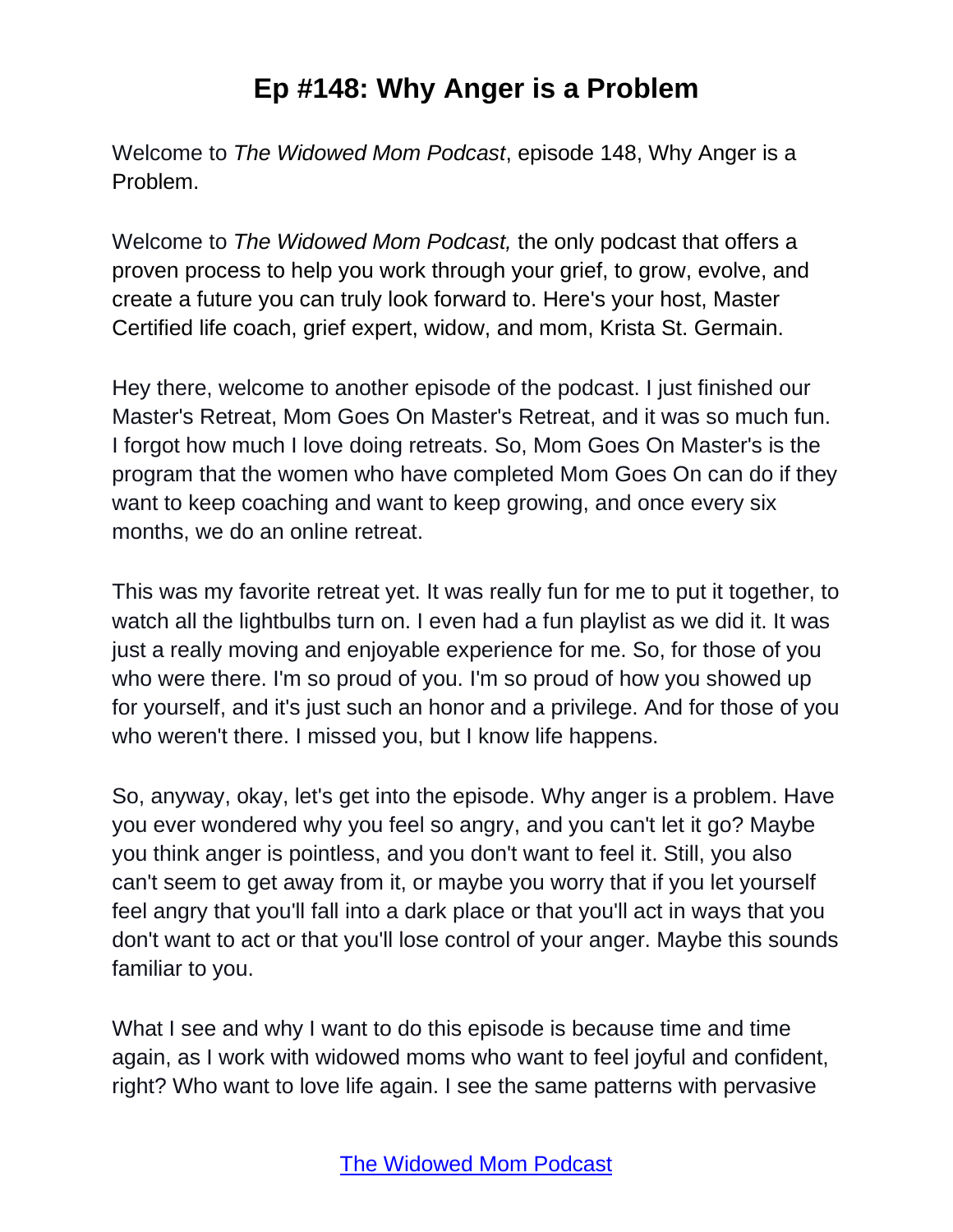anger. I see them wishing it wasn't there, judging themselves for feeling angry and actively trying to avoid feeling angry. So, if you're doing this, I want to talk it through.

Because from where I sit, it makes total sense. When we understand a couple of things, when we understand that one, our primitive brain is wired to avoid pain, that two, most of us were never taught how to feel a feeling, and that three, mad is often the guardian of sad. So, let me tell you what I mean by those three things. Our primitive brain is designed to seek pleasure, avoid pain, and be efficient, right? There's a whole podcast episode called The Motivational Triad for Widows. You can check that one out, and this motivational triad has served our survival very well, right?

It's kept us alive. It's kept us procreating, seeking pleasure, avoiding pain. You know, staying away from things that could kill us, being efficient so that we didn't burn too many calories if we didn't have enough food. So, it's served us very well in terms of our survival, but when it comes to the emotions of grief, it's not working so well because the only way around emotions of grief is through. That's it. You cannot avoid emotions. They will wait for you, but our primitive brain would just rather not.

It would just rather not. So, we avoid intense emotions, and we come by it honestly. Believe it or not, it's the avoidance of intense emotions that actually takes more effort and energy than actually feeling them. Most of us, point number two, were never taught how to feel a feeling, and when we think of feeling a feeling, what we imagine is something awful. We imagine that feeling is going to overcome us. That we're going to get lost in it, right?

That we will lose control of it. That we'll react to it, and with anger, that will be an angry person. Especially if what we saw growing up was angry parents or angry adults, and we don't want to be that way, and we don't want to do that to our kids. Of course, we fear anger because we were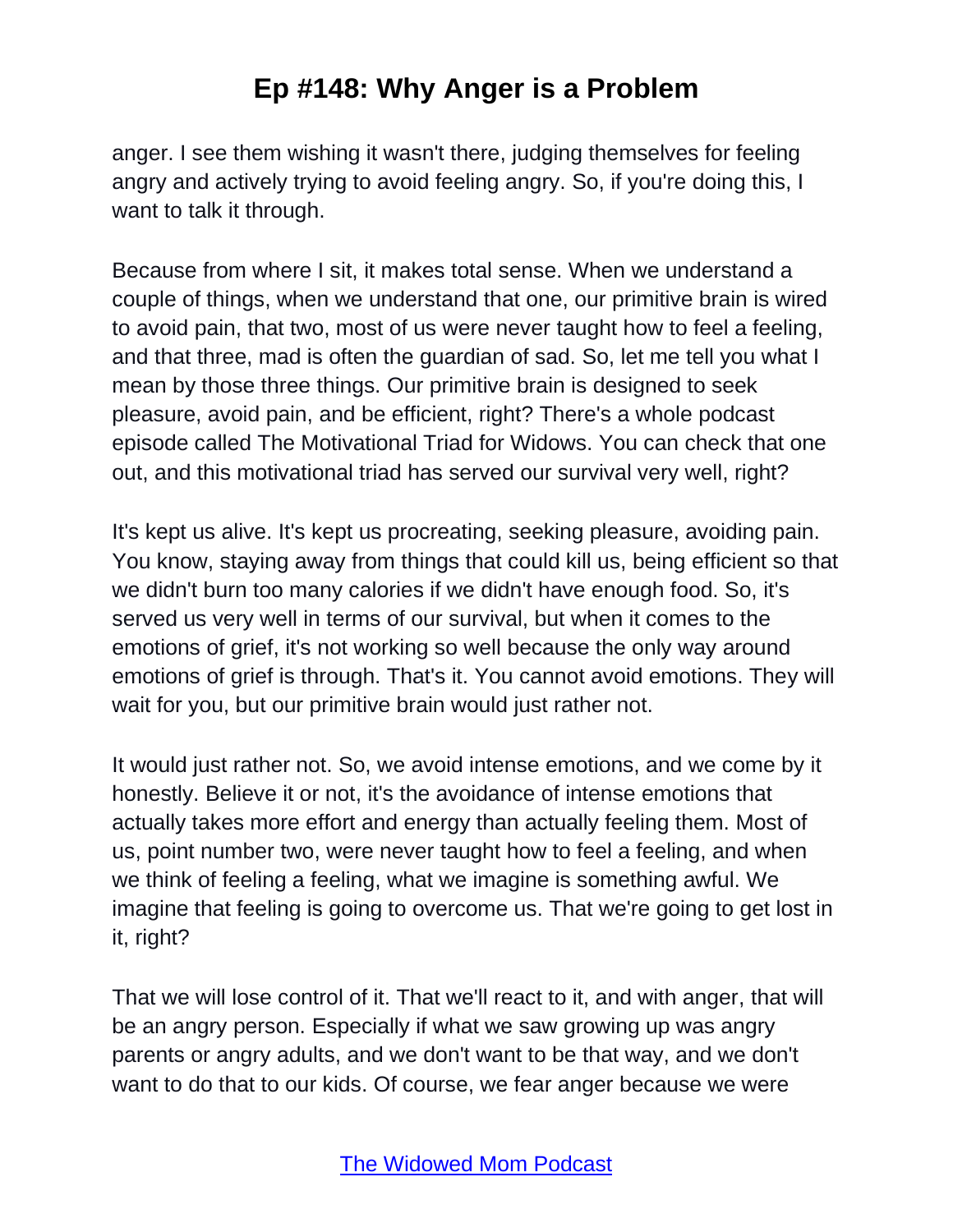never shown what it looks like to allow it and have a healthy relationship with it. So, it makes complete sense that we avoid feeling angry. Our primitive brain is wired to avoid pain. Most of us were never taught how to feel a feeling, and so then, of course, what we resist, persists.

So, the emotions that we avoid, including anger, become more pervasive, more problematic. It's like we can feel the pressure building, and we don't know how to release it without feeling out of control. So, we just do everything we can do to talk ourselves out of it, get away from it, distract ourselves from it, and not feel it. In some ways, this can be kind of protective because when anger is at the forefront, we don't have to face what often lays beneath it.

Because mad is often the guardian of sad. Have you heard this before? Maybe you have? It's what I find over and over in coaching widowed moms. Once we truly allow the anger to flow through us, what often lies beneath it is a deep sadness. And you think our primitive brain doesn't want pain. Sadness is a lower vibration than anger. Right?

So, our brain would rather experience anger than sadness. Yet, sadness is what we ultimately need to process and let flow through us so we can start feeling joyful again. So, of course, if our human brain is wired to avoid pain, and we were never taught how to feel a feeling and allow ourselves to feel it so that it's not a problem, right? And if allowing ourselves to feel anger means then that we'll also have to feel sad, doesn't it make sense that we might stay stuck in anger?

Doesn't it make sense that we might not want to feel it? Doesn't it make sense that we might push it away, which adds energy to it, and so it persists? I titled this podcast episode why anger is a problem, but the real truth is that anger itself is not a problem. Anger only becomes a problem when we resist it, avoid it, and react to it. When we don't learn to feel and process it, that's when anger becomes a problem.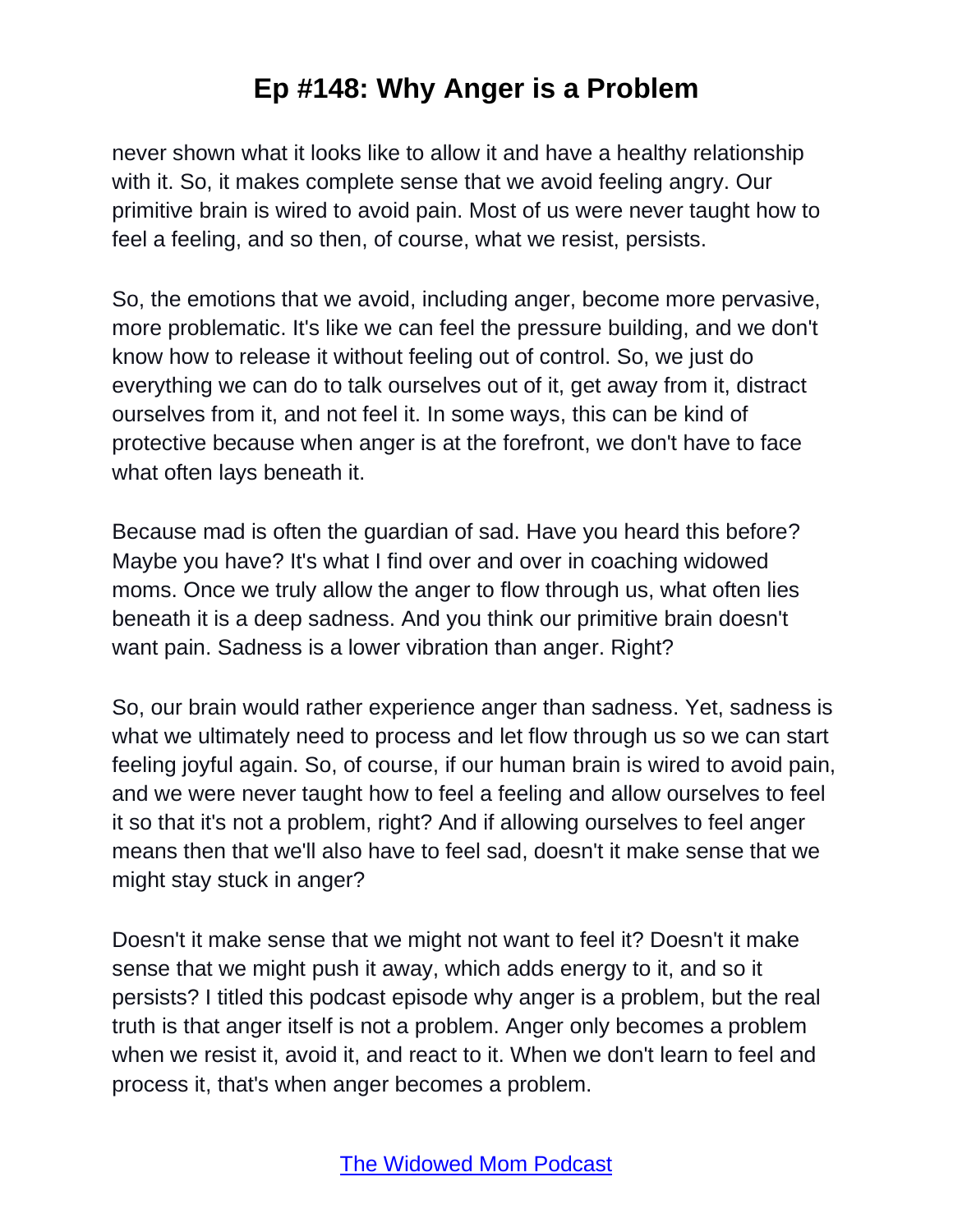When we define ourselves as an angry person instead of a human who is just feeling angry, that's when anger becomes a problem. When we don't listen to what anger is trying to tell us, that's when it becomes a problem. So, anger is not a problem in it of itself, and that's why you'll hear me say it 37 million times. In my Mom Goes On coaching program, the number one relationship we work to change is our relationship with feelings, and anger is one of those feelings.

It's exactly the work that our higher brain knows is valuable. Still, our primitive brain would rather avoid, would rather just not. It's one of the main reasons that widowed moms get stuck in a grief plateau. So, if we change our relationship with feelings, anger included, then our lives start changing before our very eyes. I promise you.

So, if anger feels like a problem to you, if feelings feel like a problem to you, you didn't do anything wrong at all. There's nothing wrong with you, and you also don't have to stay there. You can completely change your relationship with anger and learn to allow it and let it flow through you and learn to see it as normal, an absolute part of grief. Once you've figured out how to allow the anger, you'll just apply the same skill to allowing the sadness that's beneath it.

Ultimately processing all of that letting it all flow through you is what makes it possible for you to see things differently, for you to genuinely start loving life again. But, I promise you, as long as you're resisting it, as long as you're avoiding it, as long as you think it's got some power over you, you're going to stay stuck in that plateau. So, I want more for you. You do not have to do that. Better is possible for you, right? If I can do it, you can do it.

Okay, do you hear me? Okay, if you want more support on this, you might go back and check out *The Widowed Mom Podcast* episode that's called How To Feel Better Now, and it's episode three. Again, come join us in Mom Goes On. This is the first skill we're going to work on. Over six